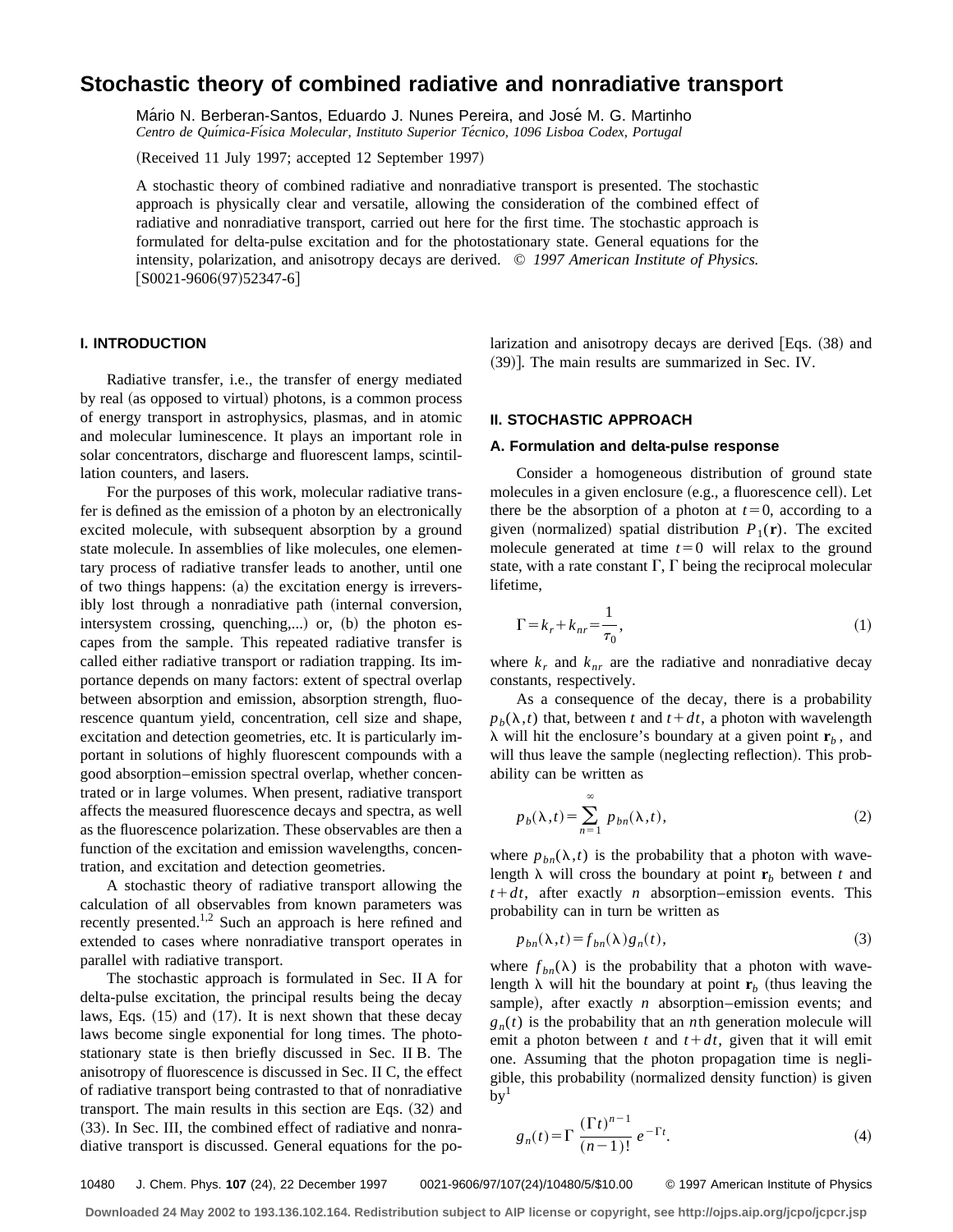The probability  $f_{bn}(\lambda)$  is

$$
f_{bn}(\lambda) = \frac{1}{4\pi} \Phi_0 F(\lambda) \int_V [1 - \alpha_b(\mathbf{r}, \lambda)] P_n(\mathbf{r}) d\mathbf{r},
$$
 (5)

where the integration goes over the whole volume *V* of the enclosure,  $\Phi_0$  is the fluorescence quantum yield, the absorption probability  $\alpha_b(\mathbf{r},\lambda)$  is given by

$$
\alpha_b(\mathbf{r}, \lambda) = \int_0^{|\mathbf{r}_b - \mathbf{r}|} k(\lambda) \exp[-k(\lambda)x] dx, \tag{6}
$$

where  $k(\lambda)$  is the optical density of the medium at the wavelength  $\lambda$ , and  $P_n(\mathbf{r})$ , probability that an *n*th generation photon will be emitted at **r**, is

$$
P_n(\mathbf{r}) = \int_V \int_V \dots \int_V f(\mathbf{r}, \mathbf{r}_{n-1}) \Phi_0 f(\mathbf{r}_{n-1}, \mathbf{r}_{n-2}) \dots \dots
$$

$$
\times \Phi_0 f(\mathbf{r}_2, \mathbf{r}_1) P_1(\mathbf{r}_1) d\mathbf{r}_{n-1} d\mathbf{r}_{n-2} \dots d\mathbf{r}_1, \tag{7}
$$

with  $f(\mathbf{r}, \mathbf{r}')$ , probability of absorption at **r** for emission at  $\mathbf{r}'$ , given by

$$
f(\mathbf{r}, \mathbf{r}') = \int_0^\infty F(\lambda) k(\lambda) \frac{1}{4 \pi |\mathbf{r} - \mathbf{r}'|^2}
$$
  
× exp[-k(\lambda)|\mathbf{r} - \mathbf{r}'|]d\lambda, (8)

where  $F(\lambda)$  is the normalized emission spectrum.

Equation  $(7)$  can be written as a recurrence relation,

$$
P_{n+1}(\mathbf{r}) = \Phi_0 \int_V f(\mathbf{r}, \mathbf{r}_n) P_n(\mathbf{r}_n) d\mathbf{r}_n.
$$
 (9)

From it, one obtains the spatial distribution function  $p_n(\mathbf{r})$  of the *n*th generation excited molecules,

$$
p_n(\mathbf{r}) = \frac{P_n(\mathbf{r})}{\int_V P_n(\mathbf{r})d\mathbf{r}}
$$
  
= 
$$
\frac{\int_V f(\mathbf{r}, \mathbf{r}_{n-1})p_{n-1}(\mathbf{r}_{n-1})d\mathbf{r}_{n-1}}{\int_V \int_V f(\mathbf{r}, \mathbf{r}_{n-1})p_{n-1}(\mathbf{r}_{n-1})d\mathbf{r}_{n-1}d\mathbf{r}} = \frac{\alpha_{n-1}(\mathbf{r})}{\overline{\alpha}_{n-1}},
$$
  
(10)

where  $\alpha_{n-1}(\mathbf{r})$  is the probability that a photon emitted according to the  $(n-1)$ th generation spatial distribution will cording to the  $(n-1)$ th generation spatial distribution will<br>be absorbed at **r**, and  $\overline{\alpha}_{n-1}$  is the probability that a photon emitted according to the  $(n-1)$ th generation spatial distribution will be absorbed somewhere within the enclosure. The spatial distributions given by Eq.  $(10)$  converge to a stationary distribution for large *n*. The equation for the stationary distribution of excited molecules,  $p_s(\mathbf{r})$ , is obtained from Eq. (10) by taking the limit  $n \rightarrow \infty$  on both sides.

The normalized (i.e., scaled to one for  $t=0$ ) decay law is

$$
\rho_b(\lambda, t) = \frac{p_b(\lambda, t)}{p_b(\lambda, 0)}
$$
  
=  $e^{-\Gamma t} \sum_{n=1}^{\infty} \frac{\int v[1 - \alpha_b(\mathbf{r}, \lambda)] P_n^0(\mathbf{r}) d\mathbf{r}}{\int v[1 - \alpha_b(\mathbf{r}, \lambda)] P_1^0(\mathbf{r}) d\mathbf{r}} \frac{(k_r t)^{n-1}}{(n-1)!},$  (11)

where  $P_i^0(\mathbf{r})$  stands for  $P_i(\mathbf{r})$  when  $\Phi_0 = 1$ . Using Eq. (10),

$$
\rho_b(\lambda, t) = e^{-\Gamma t} \sum_{n=1}^{\infty} \left( \frac{1 - \alpha_{bn}(\lambda)}{1 - \alpha_{b1}(\lambda)} \right)
$$

$$
\times \left( \frac{\int_V P_n^0(\mathbf{r}) d\mathbf{r}}{\int_V P_1^0(\mathbf{r}) d\mathbf{r}} \right) \frac{(k_r t)^{n-1}}{(n-1)!},
$$
(12)

where

$$
\alpha_{bi}(\lambda) = \int_{V} \alpha_b(\mathbf{r}, \lambda) p_i(\mathbf{r}) d\mathbf{r}.
$$
 (13)

Taking into account Eqs. (9) and (10) and the definition of  $\bar{\alpha_i}$ [see Eq.  $(10)$ ], one has

$$
\frac{\int_{V} P_n^0(\mathbf{r}) d\mathbf{r}}{\int_{V} P_1^0(\mathbf{r}) d\mathbf{r}} = \prod_{i=1}^{n-1} \overline{\alpha}_i,
$$
\n(14)

and Eq.  $(12)$  becomes,

$$
\rho_b(\lambda, t) = e^{-\Gamma t} \sum_{n=1}^{\infty} \left( \frac{1 - \alpha_{bn}(\lambda)}{1 - \alpha_{b1}(\lambda)} \right) \left( \prod_{i=1}^{n-1} \overline{\alpha}_i \right) \frac{(k_r t)^{n-1}}{(n-1)!}.
$$
\n(15)

The emission integrated over wavelengths and space directions is

$$
\rho(t) = e^{-\Gamma t} \sum_{n=1}^{\infty} \frac{\int_{V} P_{n}^{0}(\mathbf{r}) d\mathbf{r} - \int_{V} \int_{V} f(\mathbf{r}, \mathbf{r}') P_{n}^{0}(\mathbf{r}) d\mathbf{r} d\mathbf{r}'}{\int_{V} P_{1}^{0}(\mathbf{r}) d\mathbf{r} - \int_{V} \int_{V} f(\mathbf{r}, \mathbf{r}') P_{1}^{0}(\mathbf{r}) d\mathbf{r} d\mathbf{r}'}\n\times \frac{(k_{r}t)^{n-1}}{(n-1)!}\n= e^{-\Gamma t} \sum_{n=1}^{\infty} \frac{1 - \overline{\alpha}_{n}}{1 - \overline{\alpha}_{1}} \frac{\int_{V} P_{n}^{0}(\mathbf{r}) d\mathbf{r}}{\int_{V} P_{1}^{0}(\mathbf{r}) d\mathbf{r}} \frac{(k_{r}t)^{n-1}}{(n-1)!}.
$$
\n(16)

Using again Eq.  $(14)$ , Eq.  $(16)$  becomes

$$
\rho(t) = e^{-\Gamma t} \sum_{n=1}^{\infty} \left( \frac{1 - \overline{\alpha}_n}{1 - \overline{\alpha}_1} \right) \left( \prod_{i=1}^{n-1} \overline{\alpha}_i \right) \frac{\left( k_r t \right)^{n-1}}{\left( n-1 \right)!} . \tag{17}
$$

Knowing that a stationary distribution is reached for the Knowing that a stationary distribution is reached in higher generations  $(\overline{\alpha}_n \rightarrow \overline{\alpha}_s)$ , one gets from Eq. (17),

$$
\rho(t) = e^{-\Gamma t} \sum_{n=1}^{\infty} \left( \frac{1 - \overline{\alpha}_n}{1 - \overline{\alpha}_1} \right) \left( \prod_{i=1}^{n-1} \overline{\alpha}_i \right) \frac{(k_r t)^{n-1}}{(n-1)!}
$$
  
\n
$$
\approx e^{-\Gamma t} \sum_{n=1}^{m} \left( \frac{1 - \overline{\alpha}_n}{1 - \overline{\alpha}_1} \right) \left( \prod_{i=1}^{n-1} \overline{\alpha}_i \right) \frac{(k_r t)^{n-1}}{(n-1)!} + e^{-\Gamma t}
$$
  
\n
$$
\times \sum_{n=m+1}^{\infty} \left( \frac{1 - \overline{\alpha}_s}{1 - \overline{\alpha}_1} \right) \left( \prod_{i=1}^{m} \overline{\alpha}_i \right) \overline{\alpha}_s^{n-m-1} \frac{(k_r t)^{n-1}}{(n-1)!}
$$
  
\n
$$
= e^{-\Gamma t} \sum_{n=1}^{m} \left( \frac{1 - \overline{\alpha}_n}{1 - \overline{\alpha}_1} \right) \left( \prod_{i=1}^{n-1} \overline{\alpha}_i \right) \frac{(k_r t)^{n-1}}{(n-1)!}
$$
  
\n
$$
+ e^{-\Gamma t} \left( \frac{1 - \overline{\alpha}_s}{1 - \overline{\alpha}_1} \right) \left( \prod_{i=1}^{m} \overline{\frac{\alpha}_i}{\overline{\alpha}_s} \right) \sum_{n=m+1}^{\infty} \frac{(k_r \overline{\alpha}_s t)^{n-1}}{(n-1)!}
$$

J. Chem. Phys., Vol. 107, No. 24, 22 December 1997

**Downloaded 24 May 2002 to 193.136.102.164. Redistribution subject to AIP license or copyright, see http://ojps.aip.org/jcpo/jcpcr.jsp**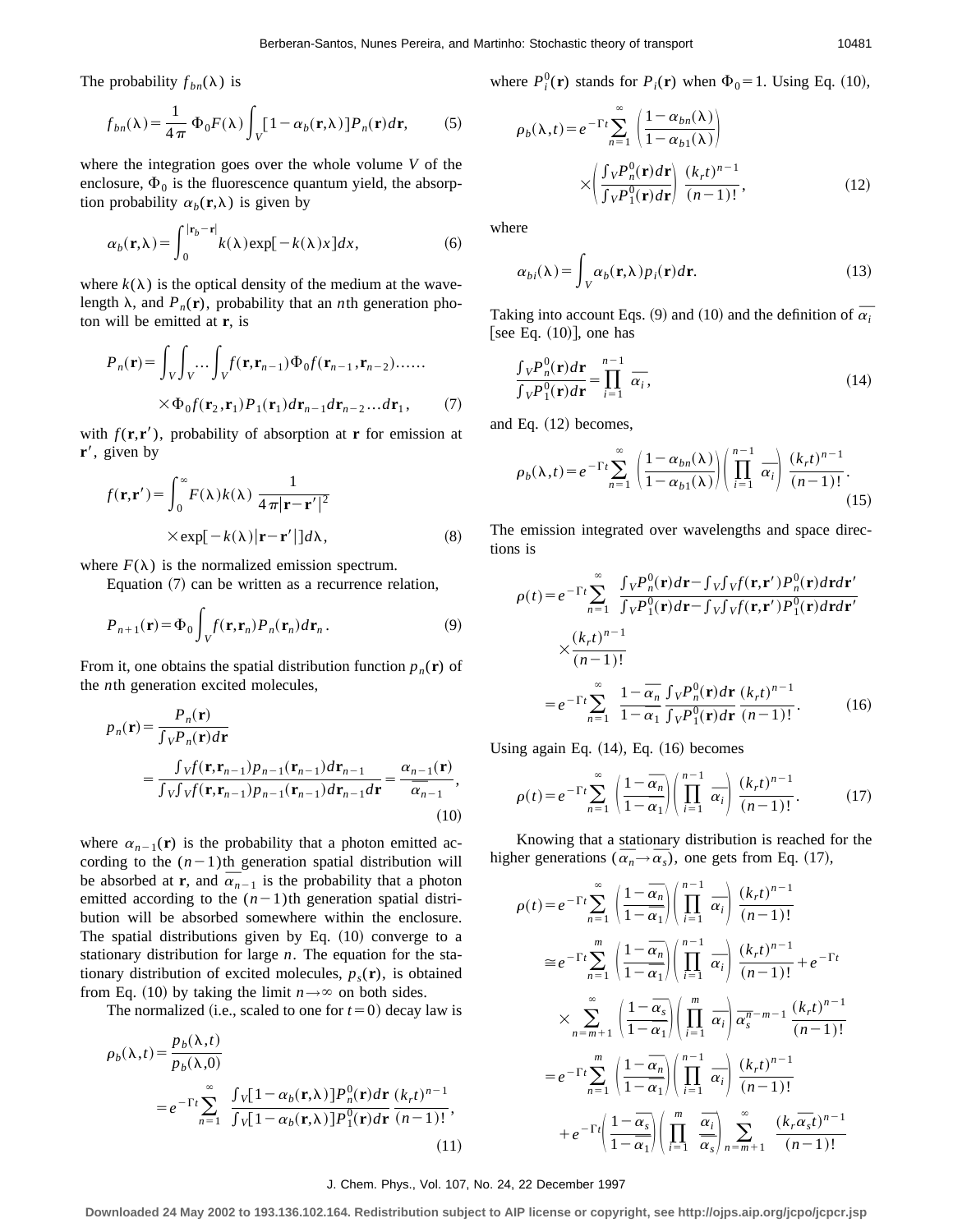$$
=e^{-\Gamma t}\left[\sum_{n=1}^{m}\left(\frac{1-\overline{\alpha}_{n}}{1-\overline{\alpha}_{1}}\right)\left(\prod_{i=1}^{n-1}\overline{\alpha}_{i}\right)\frac{(k_{r}t)^{n-1}}{(n-1)!}\right]
$$

$$
-\left(\frac{1-\overline{\alpha}_{s}}{1-\overline{\alpha}_{1}}\right)\left(\prod_{i=1}^{m}\overline{\frac{\alpha}_{i}}\right)\sum_{n=1}^{m}\frac{(k_{r}\overline{\alpha}_{s}t)^{n-1}}{(n-1)!}\right]
$$

$$
+\left(\frac{1-\overline{\alpha}_{s}}{1-\overline{\alpha}_{1}}\right)\left(\prod_{i=1}^{m}\overline{\frac{\alpha}_{i}}\right)e^{(k_{r}\overline{\alpha}_{s}-\Gamma)t},\qquad(18)
$$

showing that a long time exponential, with lifetime

$$
\tau_s = \frac{\tau_0}{1 - \overline{\alpha}_s \Phi_0},\tag{19}
$$

is asymptotically attained. The approximation made in Eq.  $(18)$  is of course the better, the higher *m*. A similar approximation holds for Eq.  $(15)$ . The usefulness of this approach has been demonstrated.<sup>3</sup> It is interesting to note that Eqs.  $(15)$  and  $(17)$  are formally identical to the decay law derived before from a kinetic scheme considering only macroscopic populations.<sup>4</sup>

### **B. Continuous excitation (photostationary state)**

For nonsaturating excitation conditions, one may also obtain the steady-state intensities from Eqs.  $(15)$  and  $(17)$ ,

$$
\frac{I_b(\lambda)}{I_{0b}} = F(\lambda) \sum_{n=1}^{\infty} \left[ 1 - \alpha_{bn}(\lambda) \right] \left( \prod_{i=1}^{n-1} \overline{\alpha}_i \right) \Phi_0^{n-1}, \qquad (20)
$$

$$
\frac{I_b}{I_{0b}} = \frac{\Phi_b}{\Phi_0} = \sum_{n=1}^{\infty} (1 - \overline{\alpha}_{bn}) \left( \prod_{i=1}^{n-1} \overline{\alpha}_i \right) \Phi_0^{n-1},
$$
(21)

$$
\frac{I}{I_0} = \frac{\Phi}{\Phi_0} = \sum_{n=1}^{\infty} (1 - \overline{\alpha}_n) \left( \prod_{i=1}^{n-1} \overline{\alpha}_i \right) \Phi_0^{n-1}
$$

$$
= (1 - \overline{\alpha}_1) + (1 - \overline{\alpha}_2) \Phi_0 \overline{\alpha}_1 + \dots \qquad (22)
$$

The meaning of the equations is apparent from the expansion explicitly shown for Eq.  $(22)$ . Equations  $(20)$ – $(22)$  can be converted into finite sums by means of approximations similar to those carried out for Eq.  $(17)$ .

#### **C. Fluorescence anisotropy**

It is well known that nonradiative transport decreases the ensemble fluorescence anisotropy. For a pair of randomly oriented and nonrotating molecules, and for the Förster dipolar mechanism, Galanin calculated in  $1950<sup>5</sup>$  that the acceptor fluorescence anisotropy is only 4% of that of the donor. This result was later shown to be in fact the zero-time value of the indirectly excited molecule anisotropy.<sup>6</sup> In any event, neglect of the contribution of indirectly excited molecules to the ensemble anisotropy is a good and frequent approximation in nonradiative transport studies, where theoretical efforts concentrate on the calculation of the survival probability of the directly excited molecules. This calculation is difficult on account of the possibility of return of the excitation. Nevertheless, good approximations,<sup>7</sup> experimentally tested, $8,9$  are available.

The situation with radiative transport is, in a sense, the opposite of that with nonradiative transport. In fact, and owing to its long-ranged nature, the return of excitation has negligible probability. On the other hand, the contribution of indirectly excited molecules to the overall anisotropy is considerable, and cannot be neglected: The radiative mechanism has a higher orientational selectivity than the nonradiative one.<sup>10</sup>

For the purposes of computing the effect of radiative transport on fluorescence anisotropy, we consider only results for directions contained in the horizontal plane (including the usual front-face and right-angle geometries), for which the anisotropy of fluorescence takes the highest value. We further suppose that molecular rotational motion is negligible during the lifetime and that the exciting photons carry vertical polarization.

We start with the calculation of the depolarization due to the radiative transfer of the electronic excitation energy. To conform with usage, we write  $r_0$  (fundamental anisotropy) for the anisotropy of first generation molecules, implying that  $r_1 = r_0$ . The anisotropy of second generation molecules, indirectly excited by reabsorption, will be

$$
r_2 = \beta r_0,\tag{23}
$$

where  $\beta$  is the depolarization factor ( $\beta$ <1). As mentioned, the probability of return of the excitation to the original molecule is negligible, and therefore the anisotropy of fluorescence of molecules belonging to the *n*th generation is obtained by repeated application of Eq.  $(23)$ ,

$$
r_n = \beta^{n-1} r_0 \quad (n = 1, 2, \dots). \tag{24}
$$

A quantum electrodynamical calculation of the depolarization factor  $\beta$ , by Andrews and Juzeliunas,<sup>10</sup> gave  $\beta$ =0.28 (an identical value is obtained from classical electrodynamics<sup>1</sup>). This value may be compared to that of the nonradiative dipole–dipole transfer mechanism, which is<sup>5,6,10</sup>  $\beta$ =0.04. The polarization retained after one transfer is thus seven times greater for the radiative case, precluding, as mentioned, the common approximation in nonradiative transport of neglecting the contribution of higher order generations.

For excitation with vertically polarized light, the definition of anisotropy is

$$
r(t) = \frac{I_{\parallel}(t) - I_{\perp}(t)}{I_{\parallel}(t) + 2I_{\perp}(t)},
$$
\n(25)

where the parallel and perpendicular intensities are measured for a direction at right angle with the excitation, and contained in the horizontal plane. The denominator of Eq.  $(25)$  is usually proportional to the intensity emitted in all directions. An alternative measure of linear polarization is the polarization *p*, appropriate for light beams,

$$
p(t) = \frac{I_{\parallel}(t) - I_{\perp}(t)}{I_{\parallel}(t) + I_{\perp}(t)},
$$
\n(26)

where the denominator is the intensity emitted in the direction of measurement. In most fluorescence experiments, anisotropy is a more useful parameter than polarization, be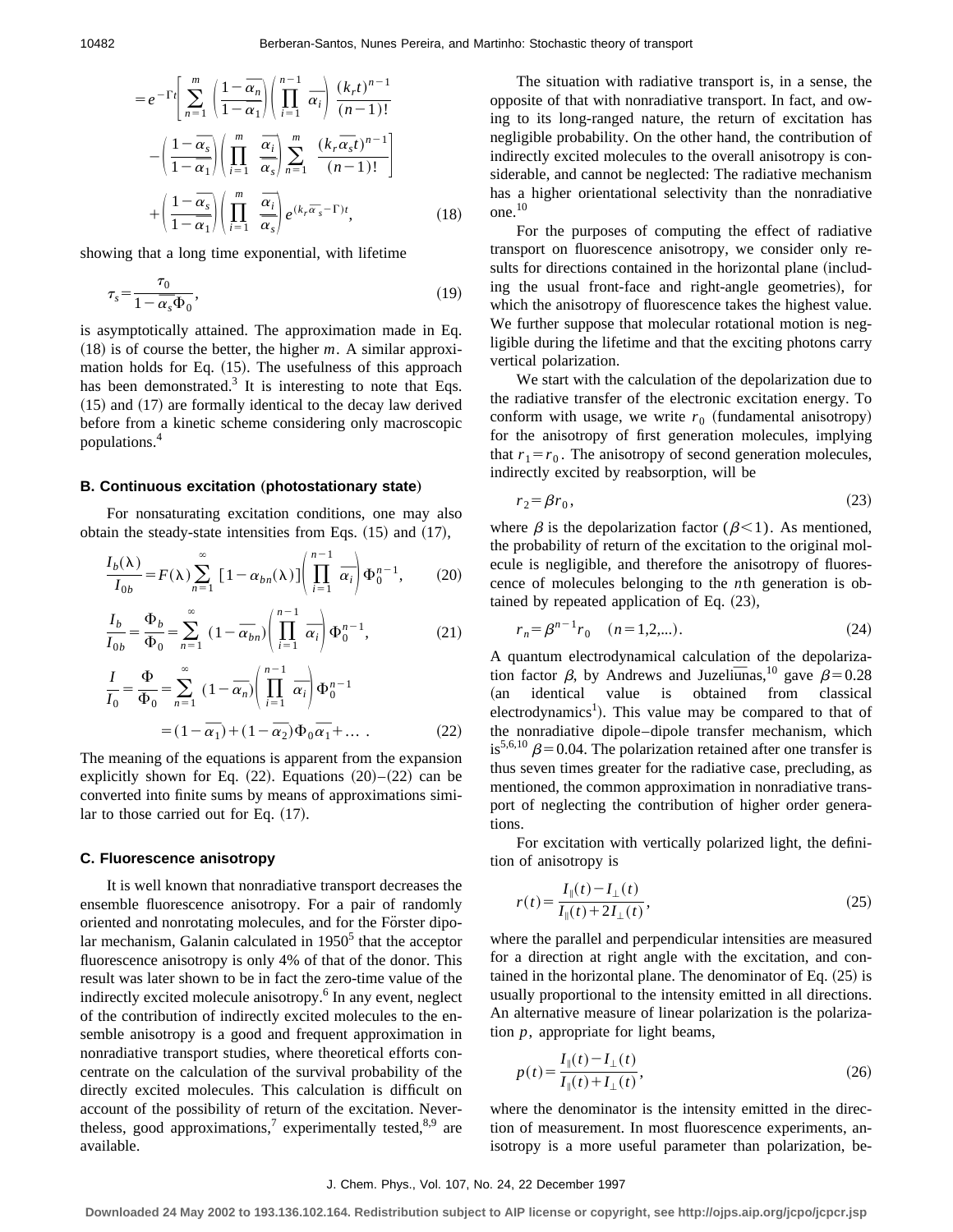cause the denominator is proportional to the intensity decay and simpler expressions result. When several incoherent sources are present (e.g., a mixture of fluorescent compounds), both polarization and anisotropy can be expressed as a sum of contributions, the weight of each being the fraction of the intensity emitted in all directions (anisotropy), or the fraction of the intensity emitted in the direction of measurement (polarization).

When radiative transport is present, the denominator of Eq.  $(25)$  is no longer proportional to the intensity decay. In fact, the symmetry of the emitting ensemble is lowered, and a complicated positional pattern of polarizations emerges. Both anisotropy and polarization become local quantities (i.e., relative to the measurement point  $\mathbf{r}_b$ ). From the experimental point of view, Eq.  $(25)$  can still be used. But from the theoretical one, information is limited to the decay at a given boundary point, Eqs.  $(15)$  or  $(17)$ , which is proportional to  $I_{\parallel}(t) + I_{\perp}(t)$  and not to  $I_{\parallel}(t) + 2I_{\perp}(t)$  (both measured at  $\mathbf{r}_b$ ). Polarization, as given by Eq.  $(26)$ , is therefore of more direct meaning. Nevertheless, given that anisotropy is the parameter used in the absence of radiative transport, it is important to obtain a generalized, albeit local anisotropy, that will reduce to the usual result in the limiting situation of negligible radiative transport. To do so, one takes into account the relation between the local anisotropy and local polarization,

$$
p = \frac{3r}{2+r},\tag{27}
$$

or

$$
r = \frac{2p}{3-p}.\tag{28}
$$

The total polarization is first obtained,

$$
p_b(\lambda, t) = \sum_{n=1}^{\infty} a_{bn}(\lambda, t) p_n,
$$
 (29)

where  $p_n$  is the polarization of the *n*th generation. From Eqs.  $(24)$  and  $(27)$ ,

$$
p_n = \frac{3\beta^{n-1}r_0}{2 + \beta^{n-1}r_0}.
$$
\n(30)

The fractional contribution  $a_{bn}(\lambda, t)$  is

$$
a_{bn}(\lambda, t) = \frac{I_{bn}(\lambda, t)}{I_b(\lambda, t)}
$$
  
= 
$$
\frac{\left[1 - \alpha_{bn}(\lambda)\right] \left(\prod_{i=1}^{n-1} \overline{\alpha}_i\right) \frac{(k_{r}t)^{n-1}}{(n-1)!}}{\sum_{n=1}^{\infty} \left[1 - \alpha_{bn}(\lambda)\right] \left(\prod_{i=1}^{n-1} \overline{\alpha}_i\right) \frac{(k_{r}t)^{n-1}}{(n-1)!}}.
$$
 (31)

The polarization is therefore

 $p_b(\lambda,t)$ 

$$
= \frac{\sum_{n=1}^{\infty} \left[1 - \alpha_{bn}(\lambda)\right] \left(\prod_{i=1}^{n-1} \overline{\alpha}_i\right) \frac{(k_r t)^{n-1}}{(n-1)!} \frac{3 \beta^{n-1} r_0}{2 + \beta^{n-1} r_0} \cdot \sum_{n=1}^{\infty} \left[1 - \alpha_{bn}(\lambda)\right] \left(\prod_{i=1}^{n-1} \overline{\alpha}_i\right) \frac{(k_r t)^{n-1}}{(n-1)!} \cdot \tag{32}
$$

Finally, the anisotropy is received from Eq.  $(28)$ ,

$$
r_b(\lambda, t)
$$
\n
$$
= r_0 \frac{\sum_{n=1}^{\infty} \left[1 - \alpha_{bn}(\lambda)\right] \left(\prod_{i=1}^{n-1} \overline{\alpha}_i\right) \left(\frac{1}{2 + \beta^{n-1} r_0}\right) \frac{(k_r \beta t)^{n-1}}{(n-1)!}
$$
\n
$$
\sum_{n=1}^{\infty} \left[1 - \alpha_{bn}(\lambda)\right] \left(\prod_{i=1}^{n-1} \overline{\alpha}_i\right) \left(\frac{1}{2 + \beta^{n-1} r_0}\right) \frac{(k_r t)^{n-1}}{(n-1)!}.
$$
\n(33)

By a reasoning similar to that of Eq.  $(17)$ , it may be shown that for long times the anisotropy becomes

$$
r_b(\lambda, t) \approx r_0 \exp[-\overline{\alpha}_s(1-\beta)k_r t].
$$
 (34)

Similarly, the polarization will be

$$
p_b(\lambda, t) \approx \frac{3}{2} r_0 \exp[-\overline{\alpha}_s(1-\beta)k_r t].
$$
 (35)

It should be stressed that the reabsorption probabilities of Eqs.  $(32)$ – $(33)$  must be computed with an absorption probability whose orientational dependence is that of a radiating electric dipole, and not that of an isotropic emitter, because it is now assumed that molecular rotation is frozen during the lifetime. However, the results are expected not to greatly differ.

# **III. COMBINED RADIATIVE AND NONRADIATIVE TRANSPORT**

### **A. Importance of nonradiative transport**

The contribution of nonradiative energy transport has been completely neglected up to now. Nonradiative transport will be present whenever the average distance between molecules is smaller or of the order of the Förster radius for self-transfer. Because some of the parameters that favor radiative transport, like high absorption–emission spectral overlap and high molecular radiative constant, also favor nonradiative transport by the dipole–dipole mechanism, the Förster radius for self-transfer tends to be significant. It is therefore important to discuss the effect of nonradiative transport on the macroscopic observables like the fluorescence intensity decay, quantum yield, and anisotropy decay.

In a system where both mechanisms are operative, and neglecting coherence, the excitation will perform a series of short range hops by the nonradiative mechanism, alternating with long distance jumps by the radiative one. What conclusions can be drawn from this picture? First, it is well known that the ensemble decay law is unaffected by pure nonradiative transport.<sup>11</sup> In this way, each series of short hops will not change the decay probability of that subensemble. Second, because the hops are performed locally, the excitation spread during the lifetime does not exceed a few Förster

#### J. Chem. Phys., Vol. 107, No. 24, 22 December 1997

**Downloaded 24 May 2002 to 193.136.102.164. Redistribution subject to AIP license or copyright, see http://ojps.aip.org/jcpo/jcpcr.jsp**